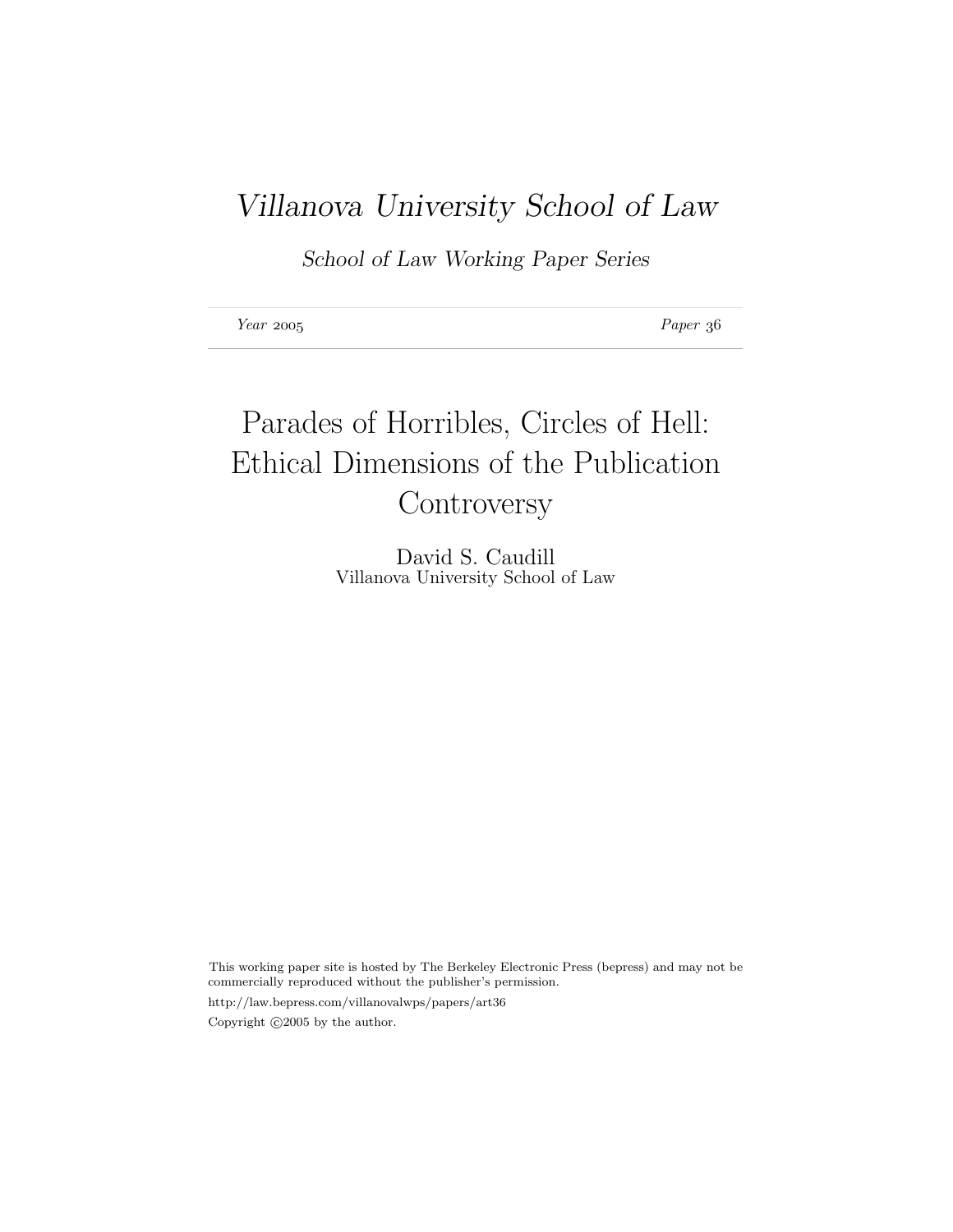# Parades of Horribles, Circles of Hell: Ethical Dimensions of the Publication **Controversy**

#### Abstract

This article examines the ethical dimensions of the controversy over nocitation rules and current publication practices. In the literature concerning that controversy, ethical concerns are often mentioned, but usually in tandem with other concerns. Professor Caudill isolates and categorizes the different types of ethical dilemmas, and demonstrates that at different levels of the controversy, the ethical concerns are different. He identifies three levels–the controversy over no-citation rules, the broader controversy over publication practices, and the even broader controversy over privatization of law (the so-called disappearing trial, ADR, and the end of law as we know it).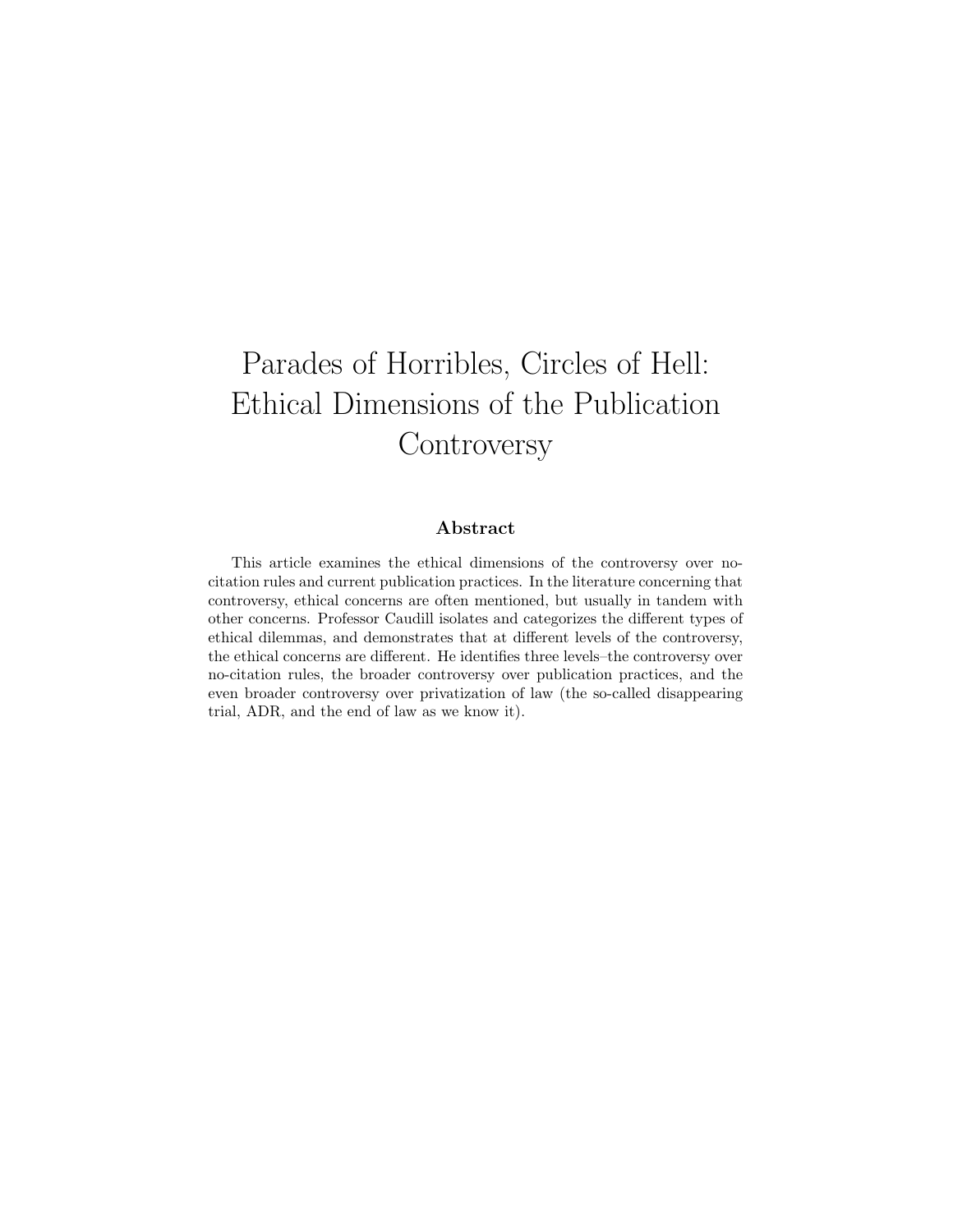## **PARADES OF HORRIBLES, CIRCLES OF HELL:**

#### **ETHICAL DIMENSIONS OF THE PUBLICATION CONTROVERSY**

David S. Caudill<sup>\*</sup>

"...Abandon every hope, all you who enter."

Dante, *Inferno*, Canto III: 9<sup>1</sup>

#### I. INTRODUCTION: PARADES OF HORRIBLES

Rhetorical recourse to a "parade of horribles" need not have a pejorative connotation. In policy debates, for example, opponents and proponents of a new rule or regulation typically rely on predictions of the adverse effects of accepting or rejecting, respectively, the proposal. Sometimes the benefits of a particular course of action—whether to change or to keep a law will outweigh the realistically identified burdens. Nevertheless, in the controversy surrounding proposed Rule  $32.1^2$  and publication practices generally, many suspect that the dueling parades of horribles are exaggerated. Indeed, as Professor Stephen Barnett points out, if proposed Rule

Arthur M. Goldberg Family Chair in Law, Villanova University School of Law. Professor Caudill, the chair of the law center symposium in which an earlier version of this paper was presented, was at that time Professor of Law and Alumni Faculty Fellow at Washington and Lee University School of Law. He acknowledges the Summer (2005) Research Grant, to support completion of this manuscript, from Villanova University School of Law.

<sup>&</sup>lt;sup>1</sup> THE DIVINE COMEDY OF DANTE ALIGHIERI, vol. 1, INFERNO 55 (ed.  $&$  trans. Robert M. Durling, 1996).

<sup>&</sup>lt;sup>2</sup> Rule 32.1 of the Federal Rules of Appellate Procedure, entitled "Citing Judicial Dispositions," is a proposed amendment published for comment in August 2003 by the Advisory Committee on Appellate Rules; if adopted, the rule would allow citation to unpublished opinions in every federal circuit.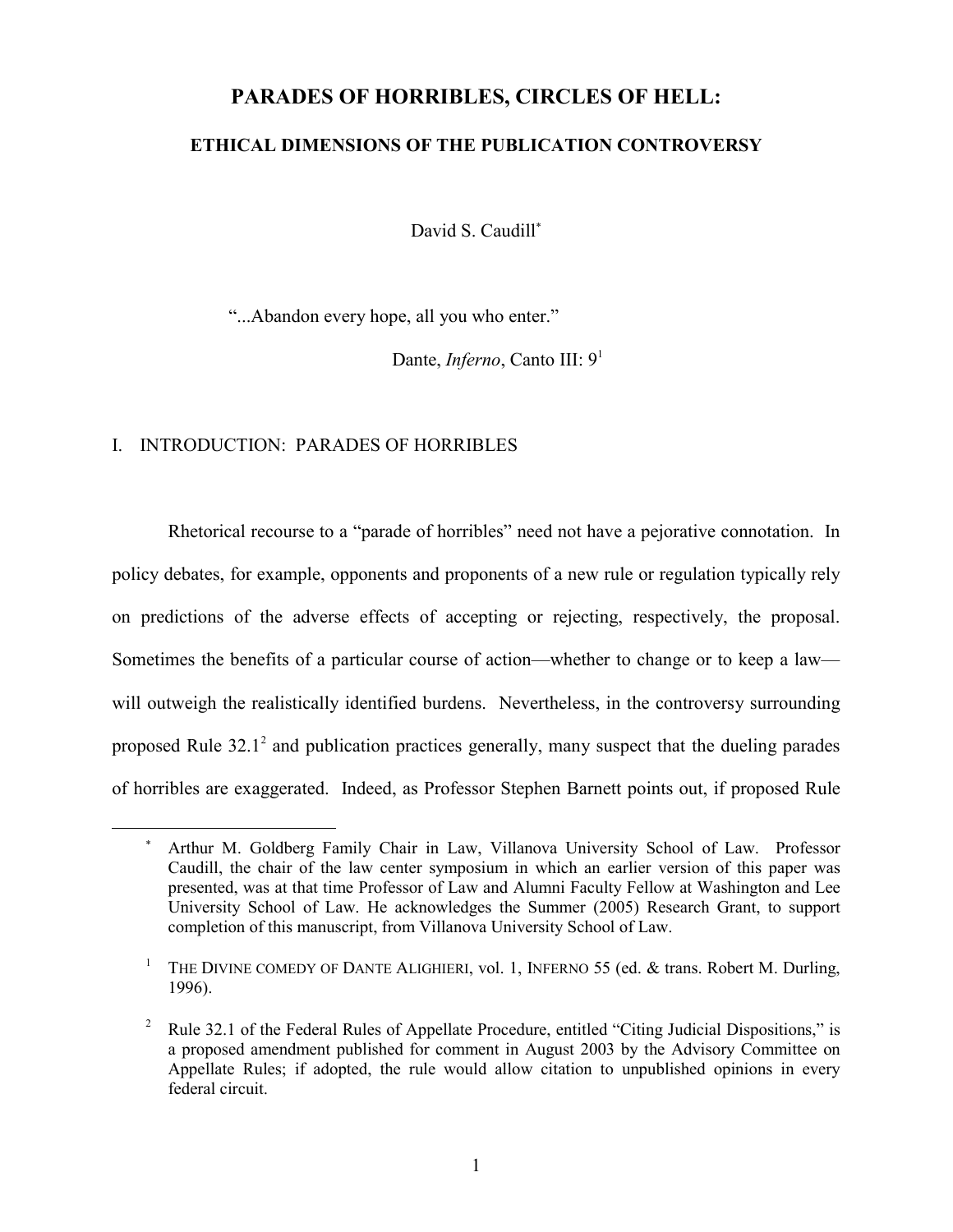32.1 would be as disastrous as its opponents claim, then the majority of federal circuits would be rushing to prohibit citation of unpublished opinions in their own rules;<sup>3</sup> conversely, if prohibiting citation of unpublished opinions was as problematic as the proponents of Rule 32.1 claim, then the four circuits that prohibit citation would embrace the salvation offered by Rule 32.1 Since both "systems" of citation are currently in place, both sides in the Rule 32.1 debate can claim that the other side has no evidence to support its predictive parade of horribles. As to the broader but related issues of whether current publication practices are pragmatically necessary or extremely troubling, both sides in that debate also enlist parades of horribles (that are likewise susceptible to charges of exaggeration).<sup>4</sup> Significantly, however, supporters of such practices as unpublication and depublication predict a dire situation if it were otherwise, while critics seek to disclose the hidden parade of horribles that now exist. Finally, when defenders of no-citation rules and the practice of writing unpublished opinions respond, they unwittingly create a parade of horribles by virtue of their justificatory revelations. Lots of parades here, so let me explain.

The first parade of horribles, offered in support of Rule 32.1, includes (i) the hardships on attorneys who have to figure out the conflicting citation rules in each circuit; (ii) First Amendment and prior restraint concerns ("no-citation rules...are profoundly antithetical to American values<sup>75</sup>); (iii) the dissonance between no-citation rules and the fact that unpublished

<sup>3</sup> *See The Dog That Did Not Bark: No-Citation Rules, Judicial Conference Rule-Making, and Federal Public Defenders*, in this symposium, WASH. & LEE L. REV. (2005).

<sup>4</sup> Regarding pragmatic necessities, *see generally* Boyce F. Martin, *In Defense of Unpublished Opinions*, 60 OHIO ST. L. J. 177 (1999); regarding the extremely troubling aspects of current publication practices, *see generally* Penelope J. Pether, *Inequitable Injunctions: The Scandal of Private Judging in U.S. Courts*, 56 STAN L. REV. 1435 (2004).

<sup>&</sup>lt;sup>5</sup> *See* Memorandum from Patrick Schiltz to Advisory Committee on Appellate Rules, March 18, 2004, at 46 (discussing arguments for adopting Rule 32.1).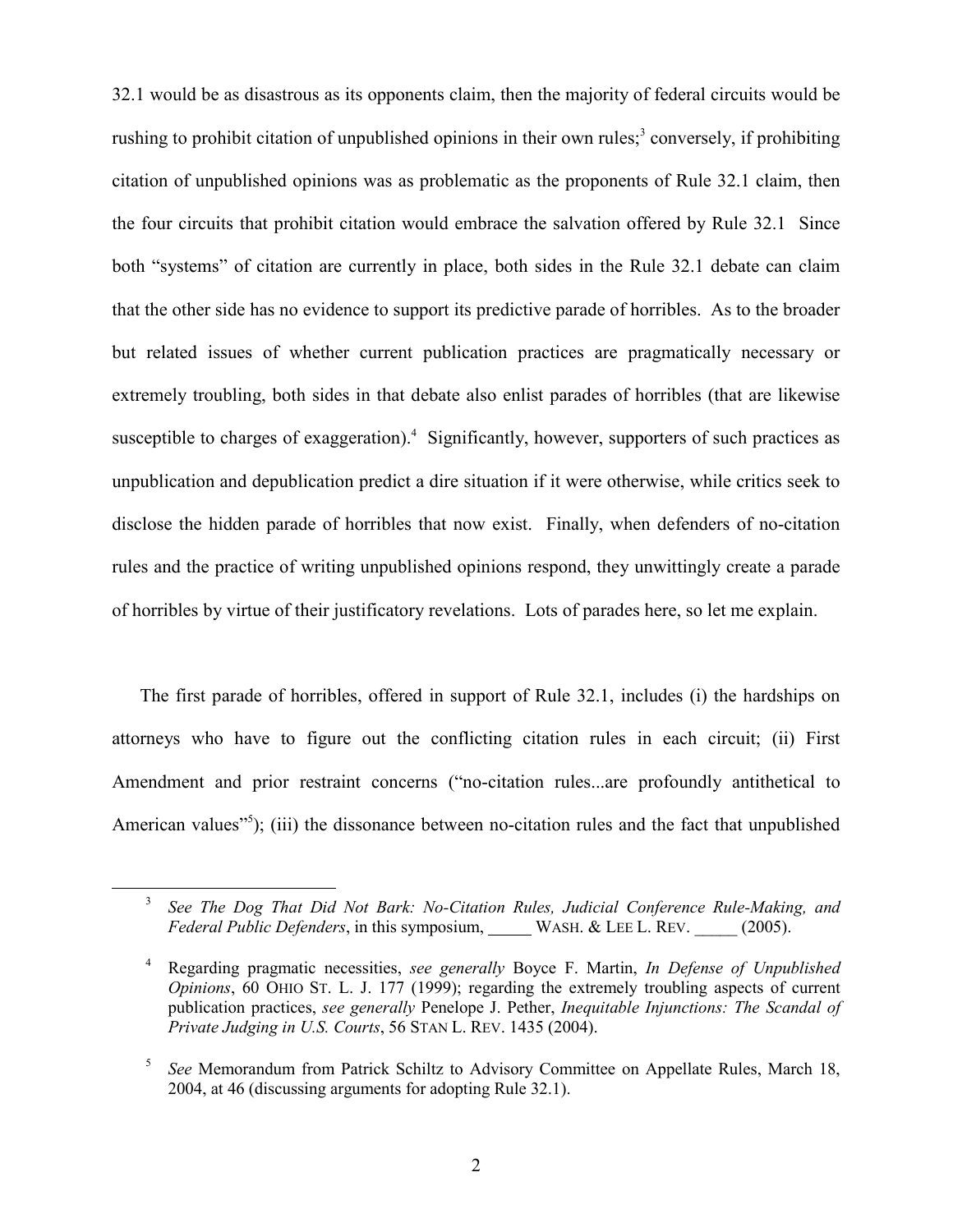opinions are available, insightful, used by attorneys, and cited by judges; (iv) arbitrariness and injustice because like cases may not be treated alike; (v) lack of judicial accountability and loss of public confidence in the judiciary; and (vi) the appearance—perhaps reality—that wealthy litigants get published opinions while the poor do not.<sup>6</sup> If that parade appears to you as exaggerated, then—with apologies to comedian Jeff Foxworthy<sup>7</sup>—you may be an opponent of Rule 32.1

The second parade of horribles, offered by opponents of Rule 32.1 is even bigger, reflecting both the benign fact that opposition to a controversial proposal is traditionally more likely than support,<sup>8</sup> *and* the unseemly fact that the opposition to Rule 32.1 was an organized campaign repetitive, even identical, comments were sent to the Committee, and about 90% of the 500+ comments received were opposed.<sup>9</sup> That parade of horribles included the predictions (i) that judges will be misled by illegitimate citation of unpublished opinions; (ii) that judges would be overwhelmed by the duty to write better unpublished opinions, and consequently have less time to write published opinions, thereby rendering the (*actual*!) law less clear, thus leading to more litigation *and* even greater demands on judges' time, all of which will result in more one-line dispositions; (iii) the body of case law would be (somewhat contradictorily, given the previous

<sup>6</sup> *See id.* at 46-58.

 $\frac{7}{10}$  For those readers unfamiliar with this (Southern) cultural reference, Jeff Foxworthy, star of the current television show "Blue Collar TV" (Warner Bros.), became famous in the 1990's with his "You might be a redneck..." routine. *See*, e.g., *The Best of Jeff Foxworthy: Double Wide, Single Minded* (CD released Sept. 2, 2003, Warner Bros. Records, Nashville) ("If you've ever cut your grass and found a *car*, you might be a redneck").

<sup>&</sup>lt;sup>8</sup> *See* Barnett, *supra* note 3, at , quoting Judge Levi, Chair of the Standing Committee on Rules, Transcript at Hearing, April 13, 2004, p. 121 ("It's quite typical in these rules matters that the overwhelming letters, particularly on a controversial matter, will be opposed. There's almost a tradition of that.").

<sup>9</sup> *See* Memorandum, *supra* note 5, at 2.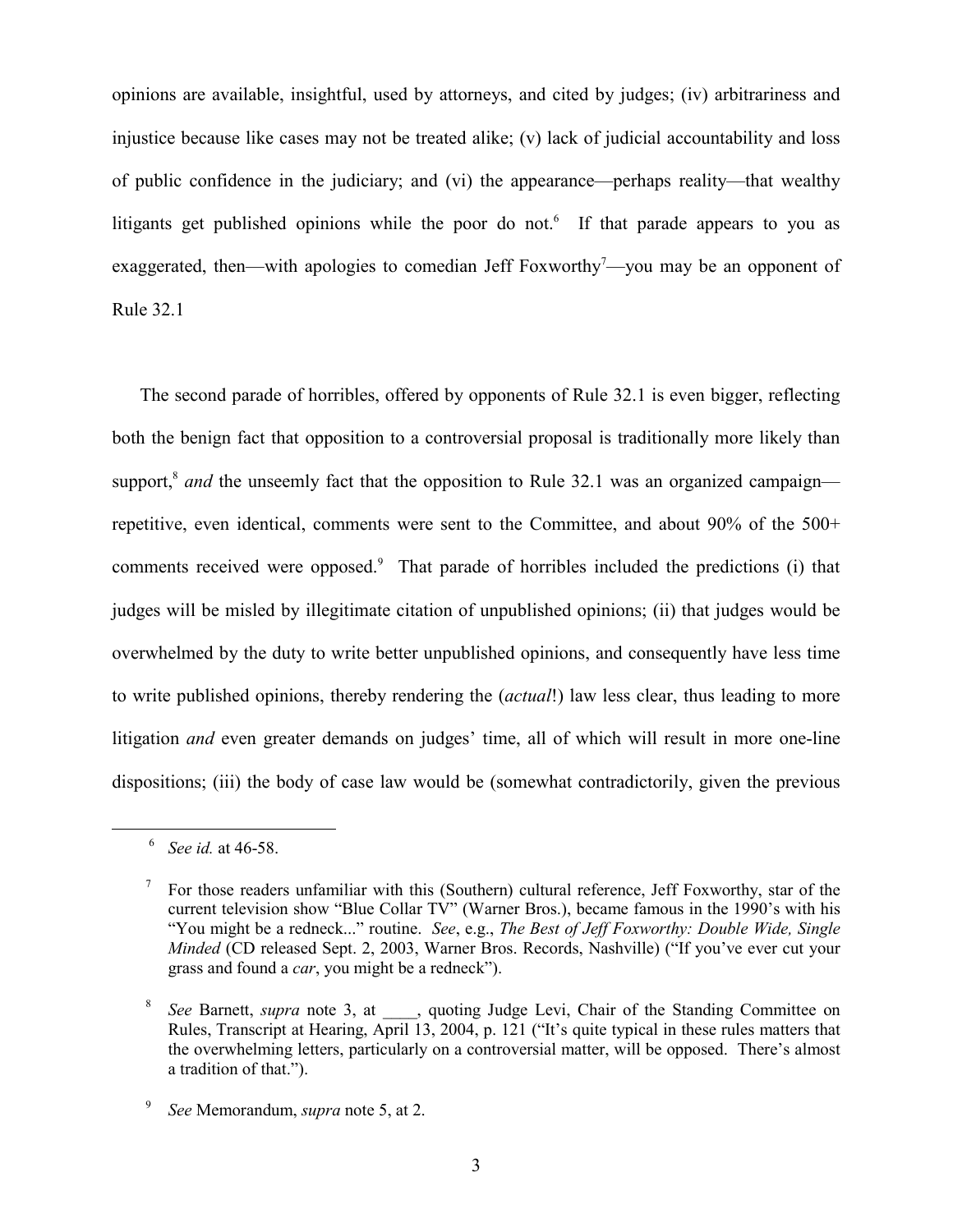prediction) vastly increased, imposing a hardship on attorneys; and (iv) parties will have to wait longer for judicial resolution, which costs money and discriminates against the poor.<sup>10</sup>

In the broader debate over publication practices generally, the parades of horribles offered by defenders and critics overlap somewhat with the two Rule 32.1 parades. Defenders point to the crises that led to current practices, including overwhelming precedent, technological and storage problems and inefficiencies, and increasing judicial workload; critics highlight the sacrifice of principled decisionmaking, the loss of judicial legitimacy, compromises of transparency and accountability, an increased inconsistency or lack of uniformity, the advantaging of repeatplayers and corresponding subordination of the poor and marginalized.<sup>11</sup>

A fifth and final parade of horribles, however, arises from these debates almost in reverse or by accident—I refer here to the response by Judge Kozinski to criticism of the no-citation rule, which response also defends the practice of unpublication as a necessity.<sup>12</sup> Judge Kozinski's

[T]he three main practices of private judging developed in the U.S. Courts—contemporary unpublication, depublication, and stipulated withdrawal—...sacrifice principled decisionmaking [and] imperil the legitimacy of the judicial system and thus the rule of law.... [T]here is credible evidence of the tendency for the practices of private judging to corrupt the operation of the courts and the administration of justice....

<sup>10</sup> *See* Memorandum, supra note 5, at 34-46. For an argument that this parade of horribles is exaggerated, *see* Stephen R. Barnett, "In Support of Proposed Federal Rule of Procedure 32.1: A reply to Judge Kozinsky", THE FED. LAWYER, Nov/Dec 2004, at 32-37.

<sup>&</sup>lt;sup>11</sup> *See* Martin, *supra* note 4, at 180 (prior to defending the necessity of unpublication practices, Judge Martin catalogues some of the criticisms to which he responds: "loss of precedent...; sloppy decisions...; lack of uniformity...; difficulty of higher court review...; unfairness to litigants [who] deserve published opinions; less judicial accountability...; less predictability..."); *see also* Pether, *supra* note 4, at 1439-41:

See Jan. 16, 2004 letter to Hon. Samuel A. Alito, Chair of the Advisory Committee on Appellate Rules, regarding Proposed Federal Rule of Appellate Procedure 32.1.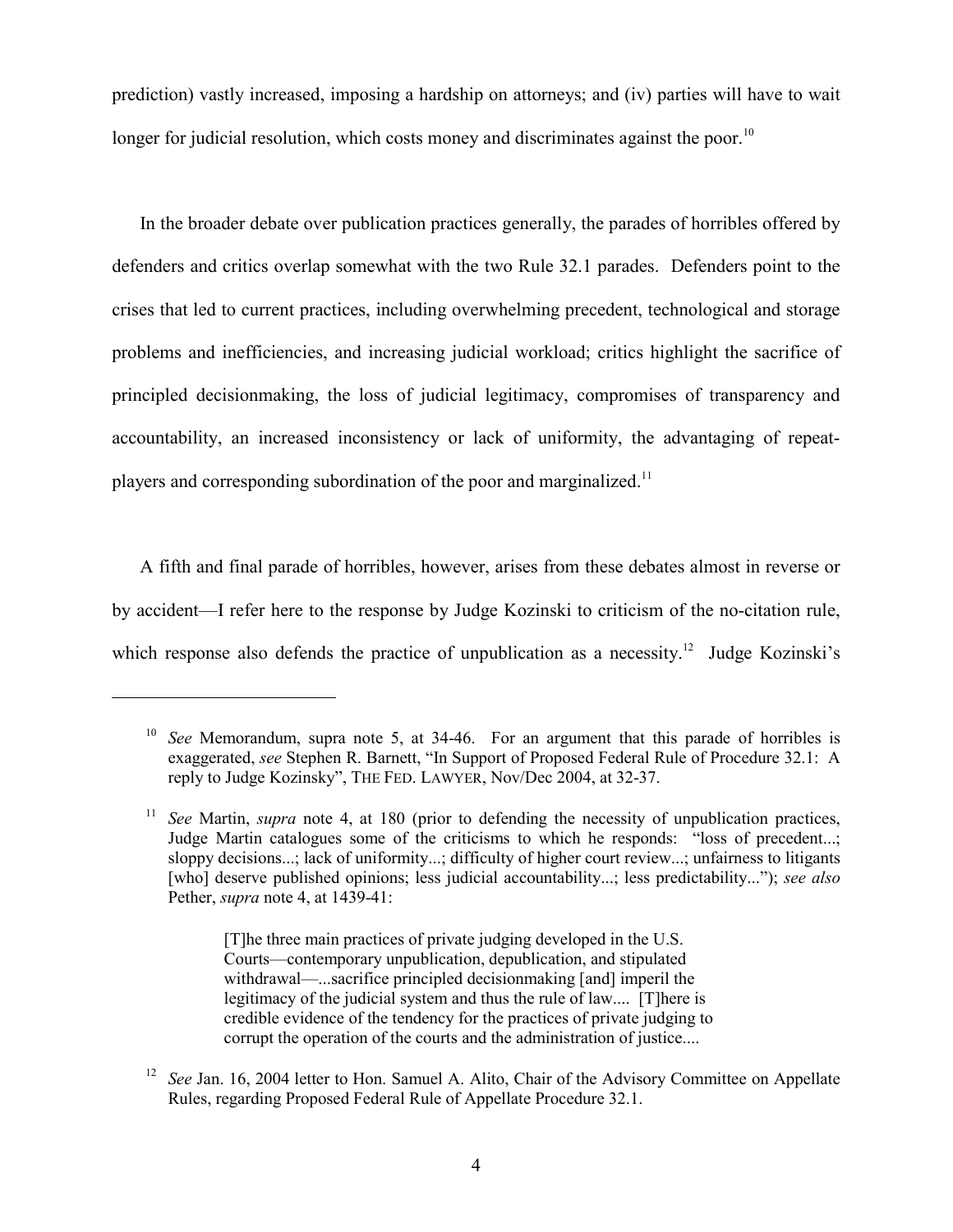famous January 16, 2004 letter to Judge Alito, Chair of the Rules Committee, was intended to comfort the offended by offering a reality-check, an insider's view of why designating some opinions as unpublished was not a horror to be feared. In the process of his explanation, however, Judge Kozinski horrified many readers. Unpublished opinions are simply "not safe as precedent" given "the press of our cases"; many such "cases are badly briefed," and quite "often, there is a severe disparity in the quality of the lawyering between the parties"; and "unpublished dispositions—unlike opinions—are often drafted entirely by law clerks and staff attorneys"<sup>13</sup> cold comfort, one might say, and hardly a picture of reassurance to litigants that the status quo needs no serious reform.

In his similar testimony before the House, according to one scholar, Judge Kozinski heretically argued that if unpublished

> opinions were citable, the judges...might have "to pay much closer attention to their precise wording," [or] "agree on the precise reasoning," while the judges who dissent might have to make that fact known [and] might "have to pay much closer attention" to the decisions written by their colleagues.... Judge Kozinski's rationalizations...are not only outrageous, but in my view violate the fundamental principles of the...Code of Judicial conduct. $<sup>14</sup>$ </sup>

Moreover, the very notion that unpublished opinions are written quickly by court staff or law clerks is (if you put yourself in the position of an anxious litigant on appeal) scandalous...or not, depending on your position in the publication controversy, and on which parades of horribles

<sup>13</sup> *See id.* at 4-6.

<sup>&</sup>lt;sup>14</sup> Lawrence J. Fox, *Those Unpublished Opinions: An Appropriate Expedience or an Abdication of Responsibility?*, 32 HOFSTRA L. REV.1215, 1222 (quoting Judge Kozinski's testimony, Hearing on Unpublished Judicial Opinions Before the House Subcommittee on Courts, the Internet, and Intellectual Property, June 27, 2002, 107th Cong., available at: www.house.gov/judiciary/kozinski062702.htm).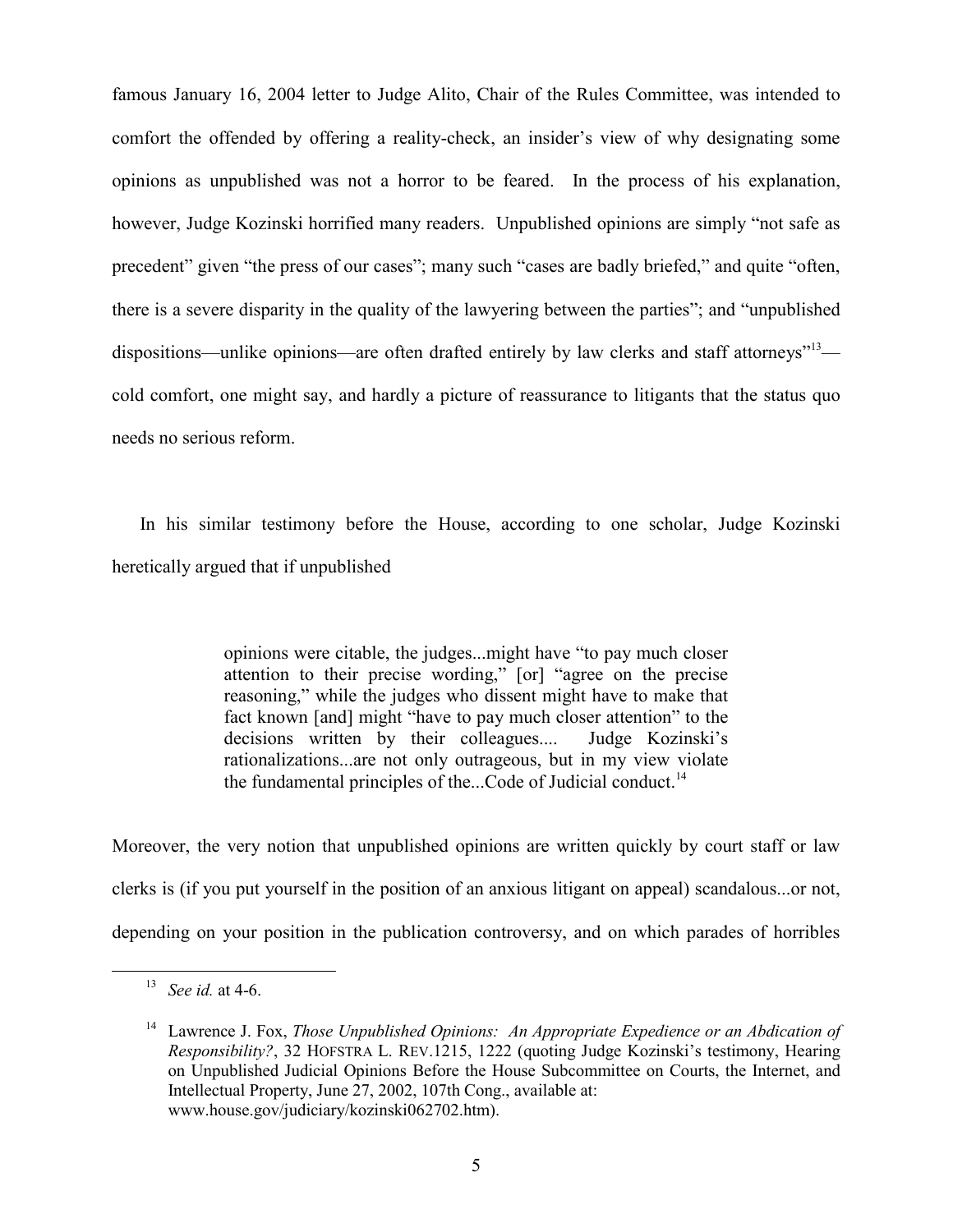you think are exaggerated.

The purpose of this article is to explore some of the ethical dimensions of the publication controversy. As I will show, there are different types of ethical challenges or dilemmas for lawyers and judges in each of the several "levels" of the controversy. In terms of Dante's *Inferno*, lawyers and judges are condemned to different fates depending on the "circle of hell" in which they find themselves. Recall that in the structure of Dante's hell, occupants of different levels suffer differently, with relatively little suffering in the first circle of hell, but significantly more suffering in the lower circles; indeed, the suffering increases at each level in proportion to the seriousness of the sin being punished. In my first circle of hell, I identify ethical problems created by no-citation rules; in the second circle of hell, I identify ethical problems that arise from the current context of publication practices generally; the third circle of hell represents what has been called the trend toward privatization of law, or "the end of law" as we know it, wherein a different set of ethical dimensions can be identified. It is my hope that this taxonomy helps explain why the heated controversy over Rule 32.1—which appears to some to be a tempest in a teapot or "Much Ado About Little"<sup>15</sup>—is so polarizing and important. In short, the Rule 32.1 debate represents or signifies a much deeper problem.

#### II. THE RULE AGAINST CITATION: THE FIRST CIRCLE OF HELL

Anyone who states that lawyers and judges have a common understanding of how to handle unpublished opinions is either

<sup>15</sup> *See* Patrick J. Schiltz, *Much Ado About Little: Explaining the* Sturm und Drang *Over the Citation of Unpublished Opinions*, in this symposium, WASH. & LEE L. REV. (2005).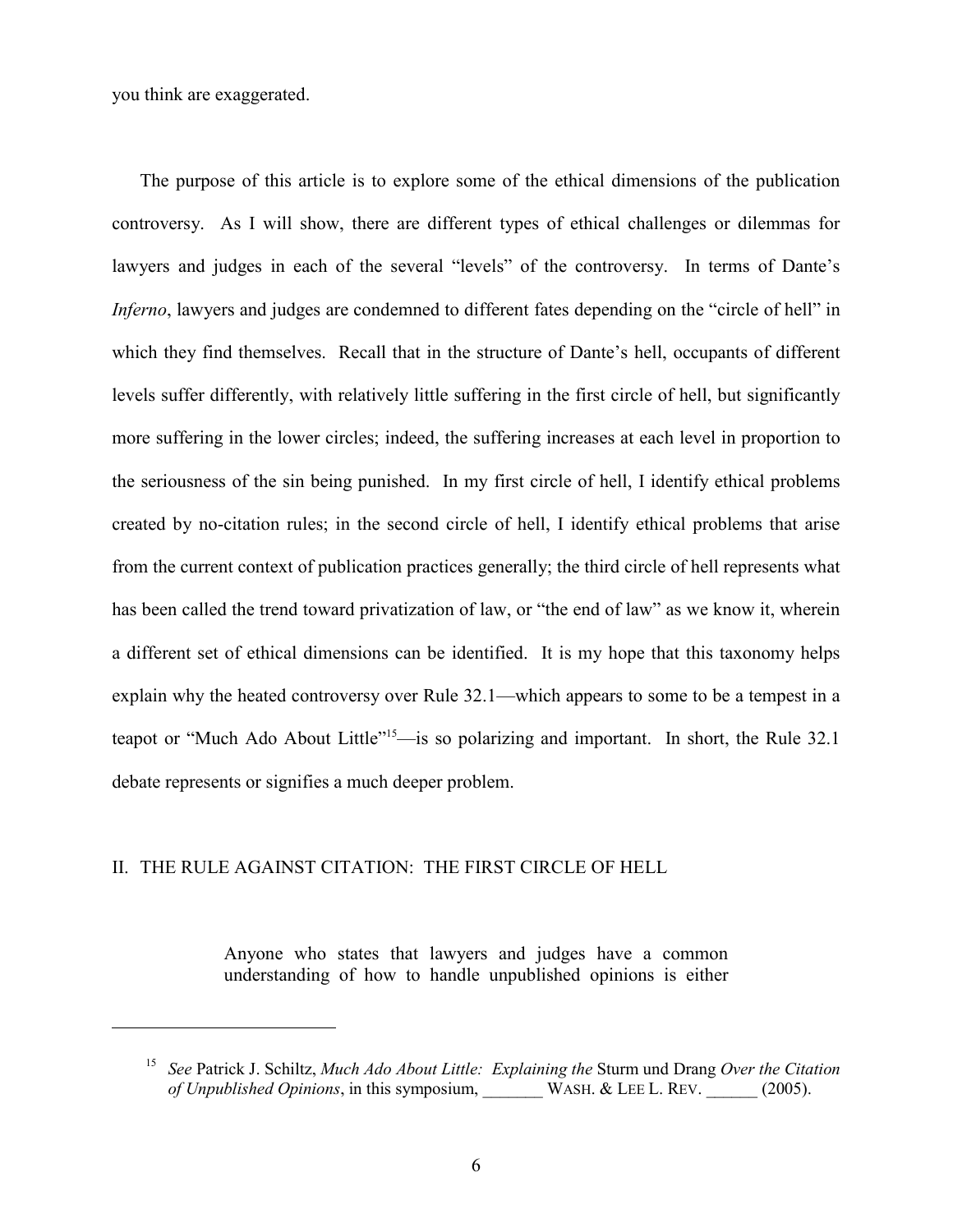misinformed or less than candid.<sup>16</sup>

Comparatively speaking, the first circle of hell (Limbo) in Dante's *Inferno* is not that bad*.* For those virtuous unbelievers at this level who died unbaptized or otherwise preceded Christ, there is no physical suffering, but there is mental anguish in the knowledge that one will never see Him.<sup>17</sup> Homer and Ovid, Socrates and Plato, Democritus and Euclid, among others, are suspended in Limbo, many of whom live in a "noble castle" surrounded "by a lovely stream."<sup>18</sup>

Likewise, the ethical dilemmas faced by attorneys because of no-citation rules are indirect and somewhat speculative. For example, the variation across circuits as to citation of unpublished opinions "means that petitioners face sanctions if they cite unpublished cases in certain circuits, yet risk negligence if they fail to do so in others."19 That risk exists throughout

that they did not sin; and if they have merits, it is not enough, because they did not receive baptism, which is the gateway to the faith that you believe.

And if they lived before Christianity, they did not adore God as was needful: and of this kind am I myself.

Because of such defects, not for any other wickedness, we are lost, and only so far harmed that without hope we live in desire."

<sup>18</sup> *See id.* at 75-77. "We came to the foot of a noble castle, seven times encircled by high walls, defended all around by a lovely stream." *Id.* at 75 (Canto IV: 106-108).

<sup>&</sup>lt;sup>16</sup> Public Comment 03-AP-432, Proposed Rule 32.1 of the Federal Rules of Appellate Procedure, quoted in memorandum from Patrick Schiltz to Advisory Committee on Appellate Rules, *supra* note 2, at 94.

<sup>17</sup> *See* INFERNO, *supra* note 1, at 72 (Canto IV: 31-43):

My good master [Virgil] said to me: "You do not ask what spirits you see? Now I wish you to know, before you walk further,

<sup>19</sup> *See* David S. Law, "Strategic Judicial Lawmaking: An Empirical Investigation of Ideology and Publication on the U.S. Court of Appeals for the Ninth Circuit," mss. at 3, forthcoming in CINCINNATI L. REV.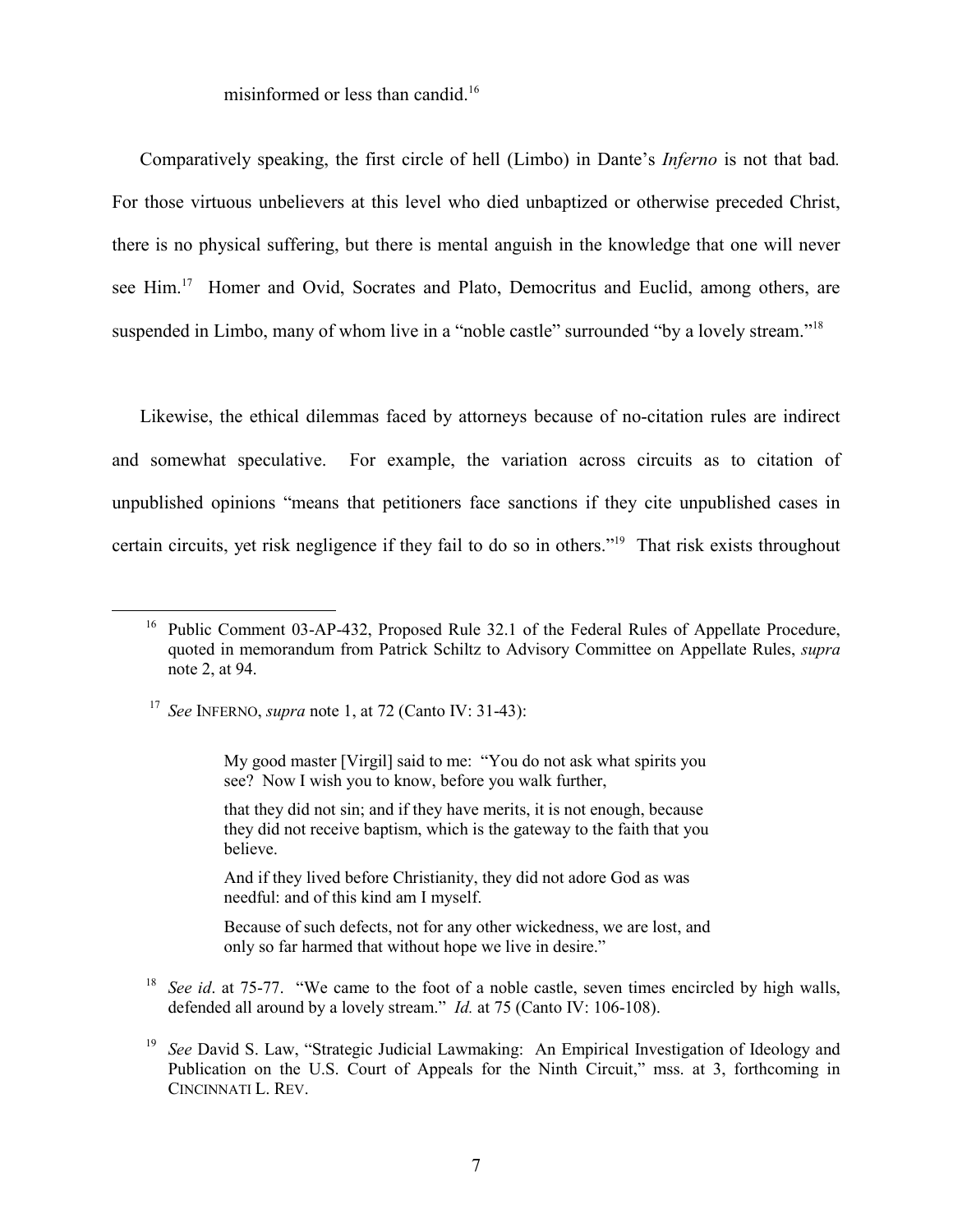the law, and therefore seems minimal. Indeed, Judge Kozinski remarks that the "argument that lawyers have difficulty figuring out the applicable rule doesn't pass the straight-face test."<sup>20</sup> A competent attorney will follow the applicable rules. As if that aphorism needed clarification, the A.B.A. in 1994 issued a formal ethics opinion concerning the ethical propriety of citing an unpublished opinion in a no-citation jurisdiction. Model Rule 3.4(c) would be violated, for "knowingly disobey[ing] an obligation under the rules of a tribunal," and creative attempts to circumvent the prohibition—by calling the court's attention to a prior decision for whatever use the court might make of it—were condemned as well.<sup>21</sup>

A more significant risk, perhaps, is created by the choice attorneys face, with respect to unpublished opinions, as to what constitutes competent research. Attorney rules of professional conduct require competence, diligence, good faith claims, and candor to the tribunal.<sup>22</sup> If noncitable opinions are not precedential, but nevertheless represent prior decisions of a court, how are they to be used?

> Consider a lawyer counseling a client concerning a proposed course of action. If the only legal authority is a non-citable case that permits the conduct, what advice can a lawyer properly give? Or what if the non-citable opinion forbids the conduct? Can the lawyer tell the client that he or she is safe to proceed because an adversary could not cite a case that has prohibited it? What if, during litigation, a lawyer asserts that an old precedent has never been followed? If the case has in fact been followed many times, albeit in un-citable opinions [that] merely "restate" the law, is his or her adversary expected to remain mute and deprive the court of information helpful in evaluating...the case? These scenarios

<sup>20</sup> *See* Jan. 16, 2004 letter, *supra* note 12, at 18.

<sup>21</sup> *See* A.B.A. Formal Ethics Opinion 94-386R, quoting the A.B.A. Model Rules of Professional Conduct, Rule 3.4(c).

<sup>22</sup> *See* A.B.A. Model Rules of Professional conduct, Rules 1.1, 1.3, 3.1 & 3.3.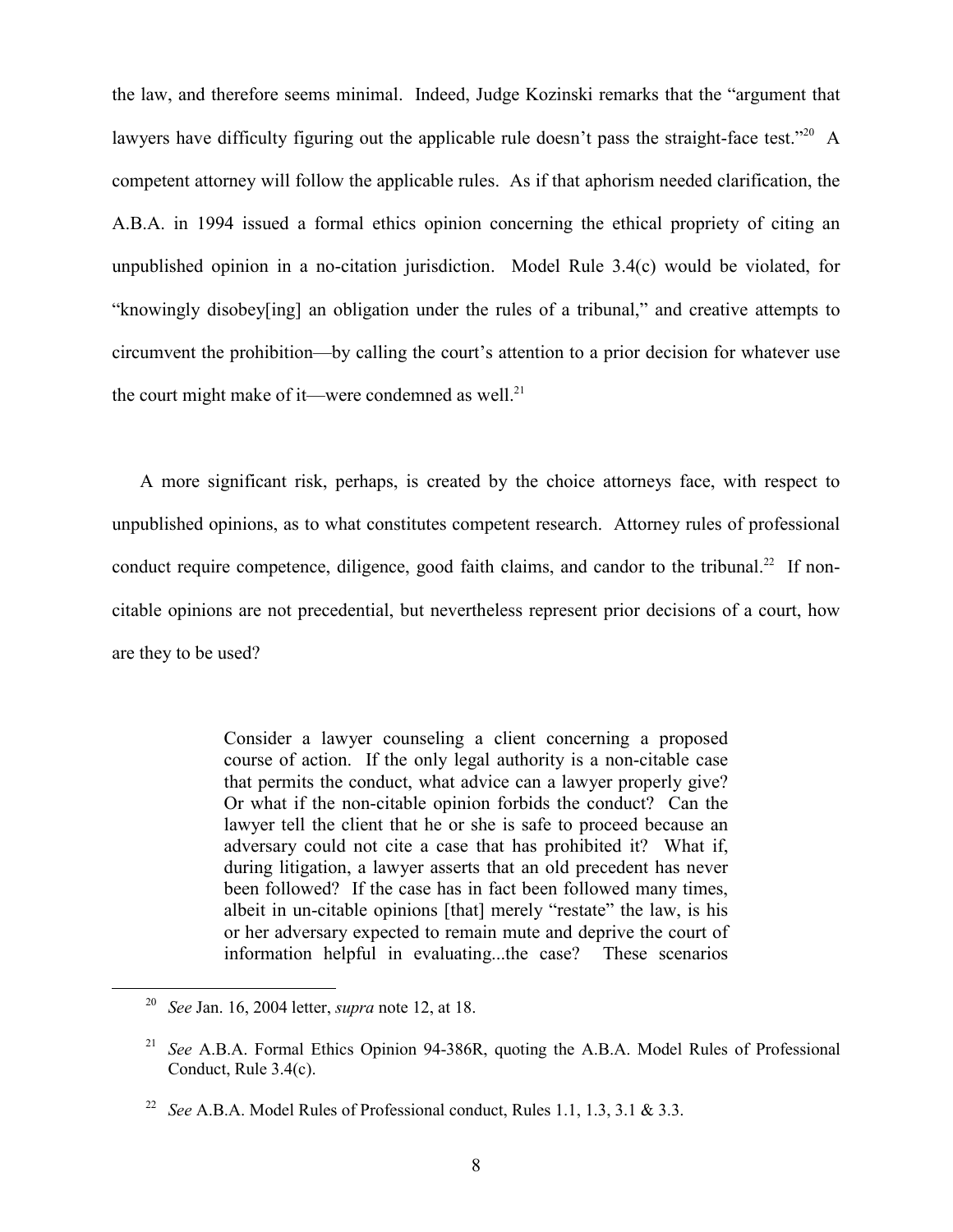present awkward ethical problems.<sup>23</sup>

In another formulation, the president of the Los Angeles County Bar Association recently remarked:

> One thing we don't know is what happens to a lawyer who misses nonpublished cases. Some disappointed client might sue for malpractice.... It's not that people don't look at unpublished opinions now; they do. The difference is the priority you have to give them.<sup>24</sup>

Significantly, the problems of legal research—deciding what to read, how much weight to give to unpublished opinions, and what to use—persist regardless of no-citation rules. Both sides in the Rule 32.1 debate take the moral high ground and parade out the hardships on attorneys created by their opponent's position. Rule 32.1 supposedly increases the burdens of research, because if unpublished "opinions were published and citable, lawyers would have to search them to confirm that nothing useful was in them, thereby increasing the cost of legal research." <sup>25</sup> Similarly, no-citation rules supposedly deprive attorneys of potentially useful insights and information from unpublished opinions—advocates are handicapped by not being able to cite a case with facts very similar to their own.<sup>26</sup> Giving the benefit of the doubt to the proponents of such arguments, these hardships tend to cancel each other out—there will be hardships under

<sup>23</sup> David Greenwald & Frederick A.O. Schwartz, *The Censorial Judiciary*, 35 U.C. DAVIS L. REV. 1133, 1157 (2002).

<sup>24</sup> *See* Stephanie Francis Ward, "Giving Their Opinions: Committee Backs Rule Allowing Lawyers to Cite Unpublished Decisions," ABA JOURNAL *e-report*, April 23, 2004.

<sup>25</sup> *See* J. Clark Kelso, *A Report on the California Appellate System*, 45 HASTINGS L. J. 433, 492 (1994).

<sup>26</sup> *See* Memorandum, *supra* note 5, at 47-48.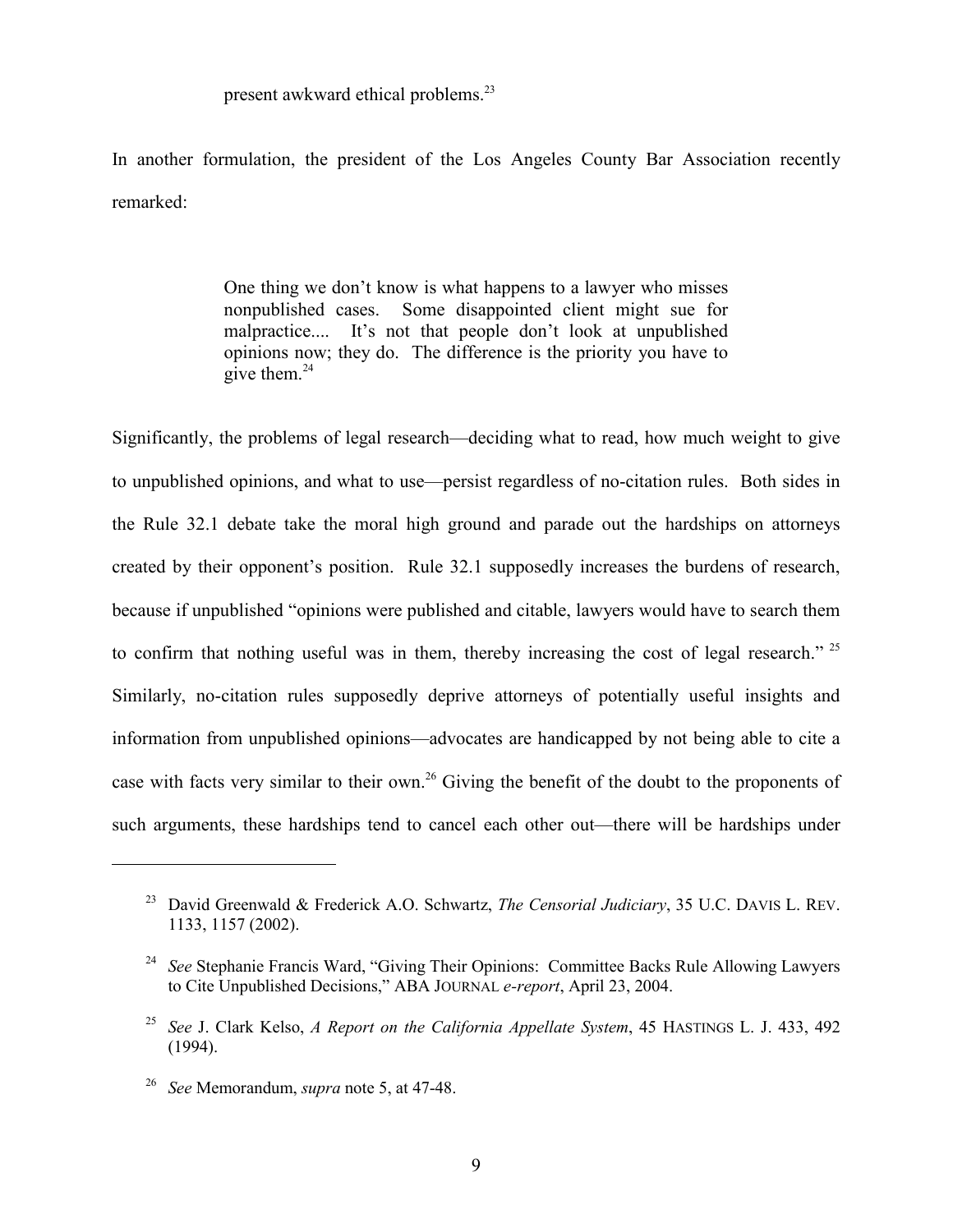either system of citation. (Of course, the proponents of Rule 32.1 view the argument of Rule 32.1 critics with suspicion—attorneys already research unpublished opinions "so as to be able to advise clients about the legality of their conduct, predict the outcome of litigation, and get ideas about how to frame and argue issues before the court"; $^{27}$  conversely, opponents of Rule 32.1 claim that allowing citation to an opinion that was likely written by a staff attorney (as if it represents the view of the court) "is a particularly subtle and insidious form of fraud," made possible by Rule 32.1's creation of "a veritable amusement park for lawyers found of playing games" (who would use some of the "zillion" unpublished opinions that are "thin on the facts, and written in loose, sloppy language").<sup>28</sup>) Attorneys have learned to deal with whatever system in which they work, and they do not seem to be forced into acting unethically—incompetently, dishonestly, or undiligently—in either system. A more serious set of problems is associated with the question of what to do with unpublished opinions—what to read, use, and value. These ethical dilemmas are a product of nonpublication practices generally, in every jurisdiction.

Professor Fox, for example, argues that "any interference with my ability to be as zealous and effective an advocate as I can be," such as no-citation rules, is frustrating:

> Here I am providing the court with all the reasons why my client should prevail, [bringing] anything to the attention of the court that I think might be persuasive.... but the one thing I cannot cite is an unpublished opinion written by real judges who sat on the very court before whom I appear that involved real litigants in a real dispute that was actually decided using the English language as a way of informing the litigants how the court reached it decision.<sup>29</sup>

<sup>27</sup> *See id.* at 58.

<sup>28</sup> *See* Jan. 16, 2004 letter, *supra* note 12, at 7, 21.

<sup>29</sup> *See* Fox, *supra* note 14, at 1218; *see also* A.B.A. MODEL RULES OF PROFESSIONAL Conduct, Rule 1.3 (diligence requires taking all measures to help a client).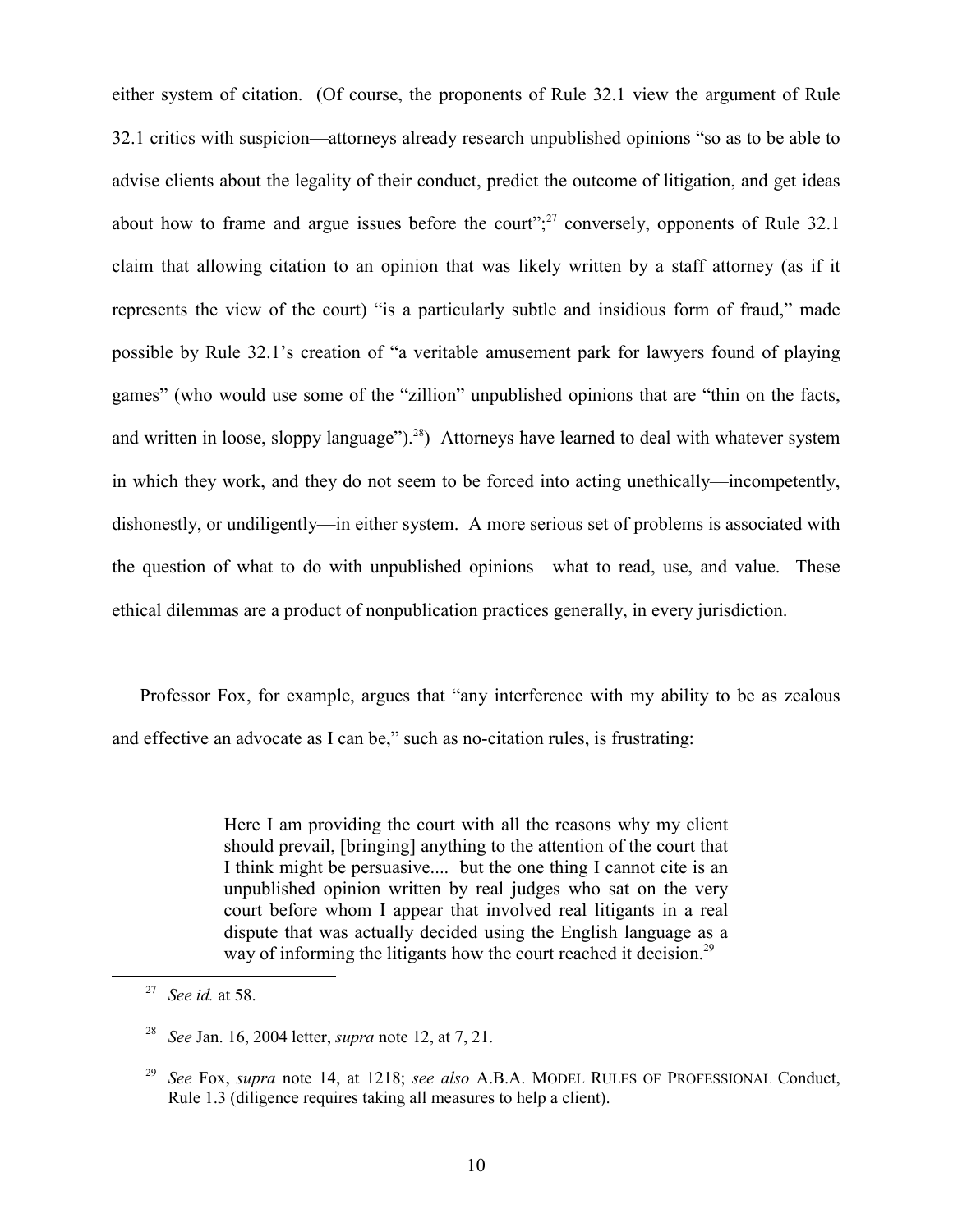The problem, of course, is that the unpublished opinion may *not* have been written by real judges, and it may *not* reflect how the real judges reached a decision, because of current publication practices. And those practices, discussed in the next section, are really what Fox is "railing against."<sup>30</sup>

### III. PUBLICATION PRACTICES: THE SECOND CIRCLE OF HELL

And I came to a place where no light shines.

### Dante, *Inferno*, Canto IV:151<sup>31</sup>

In the second circle of hell, Dante first confronts those who are punished for their sins, and the scene is grim—"much weeping assails" him, "all light is silent," and the "infernal whirlwind, which never rests, drives the spirits before its violence; turning and striking, it tortures them."<sup>32</sup> Dante is here supposed to learn "to despise the lustful because they blaspheme Divine Justice which has placed them there,<sup>333</sup> but he fails the test and sympathizes with them (eventually fainting, overcome with pity).<sup>34</sup> Moreover, Dante alludes to a certain solidarity or companionship as the sinners in the second circle of hell weather an infernal storm—while one

<sup>&</sup>lt;sup>30</sup> *See id.* at 1218 (Fox "rail[s] against" Rule 32.1 as an "interference" with his ability to be a "zealous and effective advocate").

<sup>31</sup> *See* INFERNO, *supra* note 1, at 79.

<sup>32</sup> *See id.* at 88-89 (Canto V: 26-27, 28, 31-33).

<sup>33</sup> *See* DANTE'S *INFERNO*: THE INDIANA CRITICAL EDITION 52 (trans. & ed. Mark Musa, 1995) (translator's notes to Canto V).

<sup>34</sup> *See* INFERNO, *supra* note 1, at 93 ("Francesca, your sufferings make me sad and piteous to tears," Canto V: 116-17; "...for pity I fainted as if I were dying," Canto V: 140).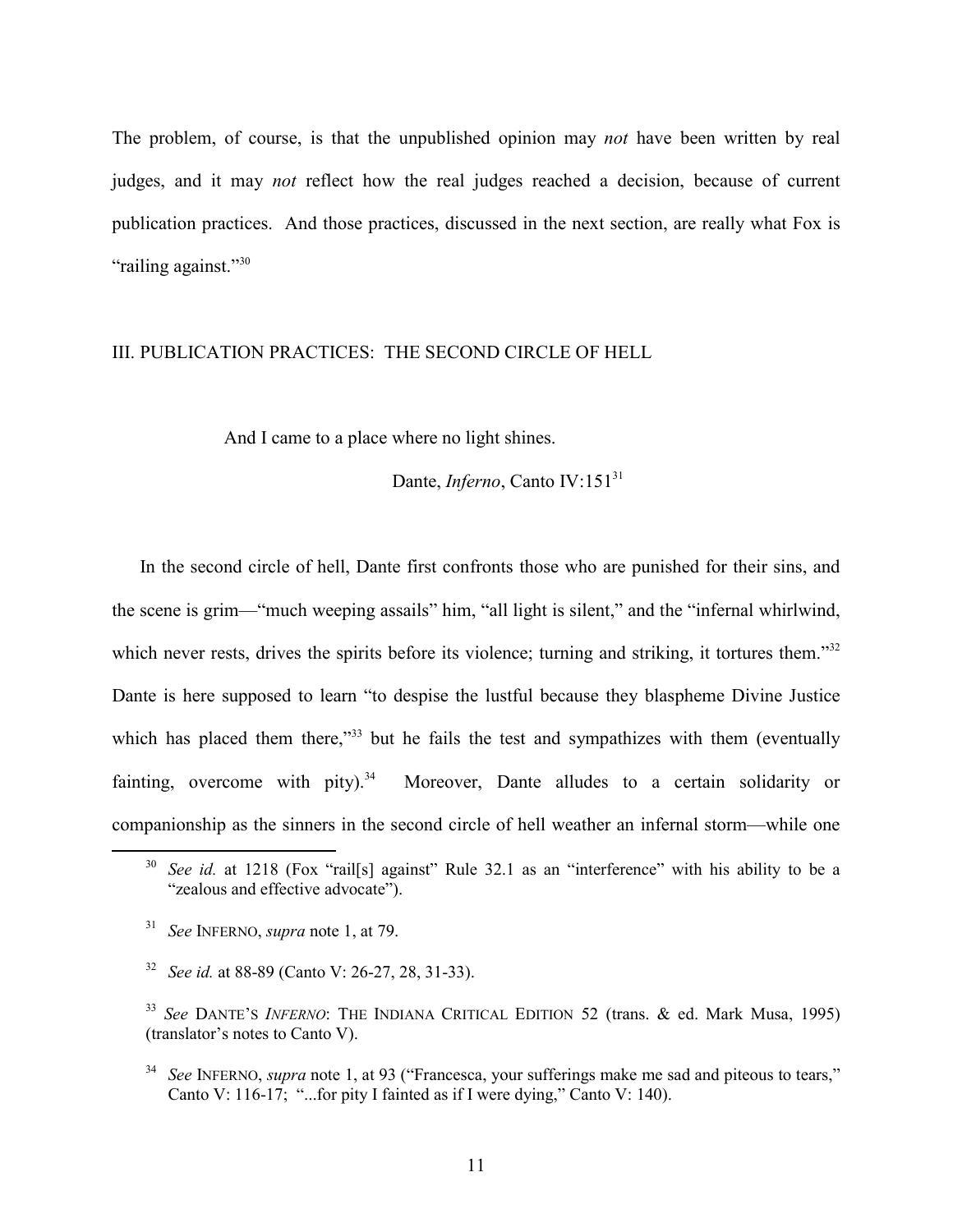spirit speaks, the other weeps. $35$  They do not suffer alone.

The sense that we're-all-in-the-same-boat also characterizes the history of publication practices, which transcends the Rule 32.1 debate by implicating all judges and lawyers. A dilemma for lawyers arises because they have to guess about the potential authority and value of unpublished opinions—they *might* reflect the court's opinion, but they might not.

> If in fact judges reach the same result, but for different reasons, are not the litigants—if not the entire world—absolutely entitled to know that fact? Embedded in that undisclosed difference is a real opportunity for the party who loses the appeal to seek further review. The failure to agree on the principle that supports the result—if it were disclosed...—could demonstrate how tenuous the result really is...<sup>36</sup>

How is it possible to be competent, in the system we learned to predict the outcome of controversies, if the cases most like ours have an unusually indeterminate status? On the other hand, this is just an ethical *strain*, since we're all in the same boat. The competence and diligence required by the rules of professional conduct are interpreted according to the conventions and practices of most lawyers, so it would be difficult to identify a violation on the basis of a "guess" about the status if an unpublished opinion.

A different set of ethical dilemmas, however arises for the judiciary in the era of unpublished opinions.

<sup>35</sup> *See id*., Canto V: 139.

<sup>36</sup> Fox, *supra* note 14, at 1223.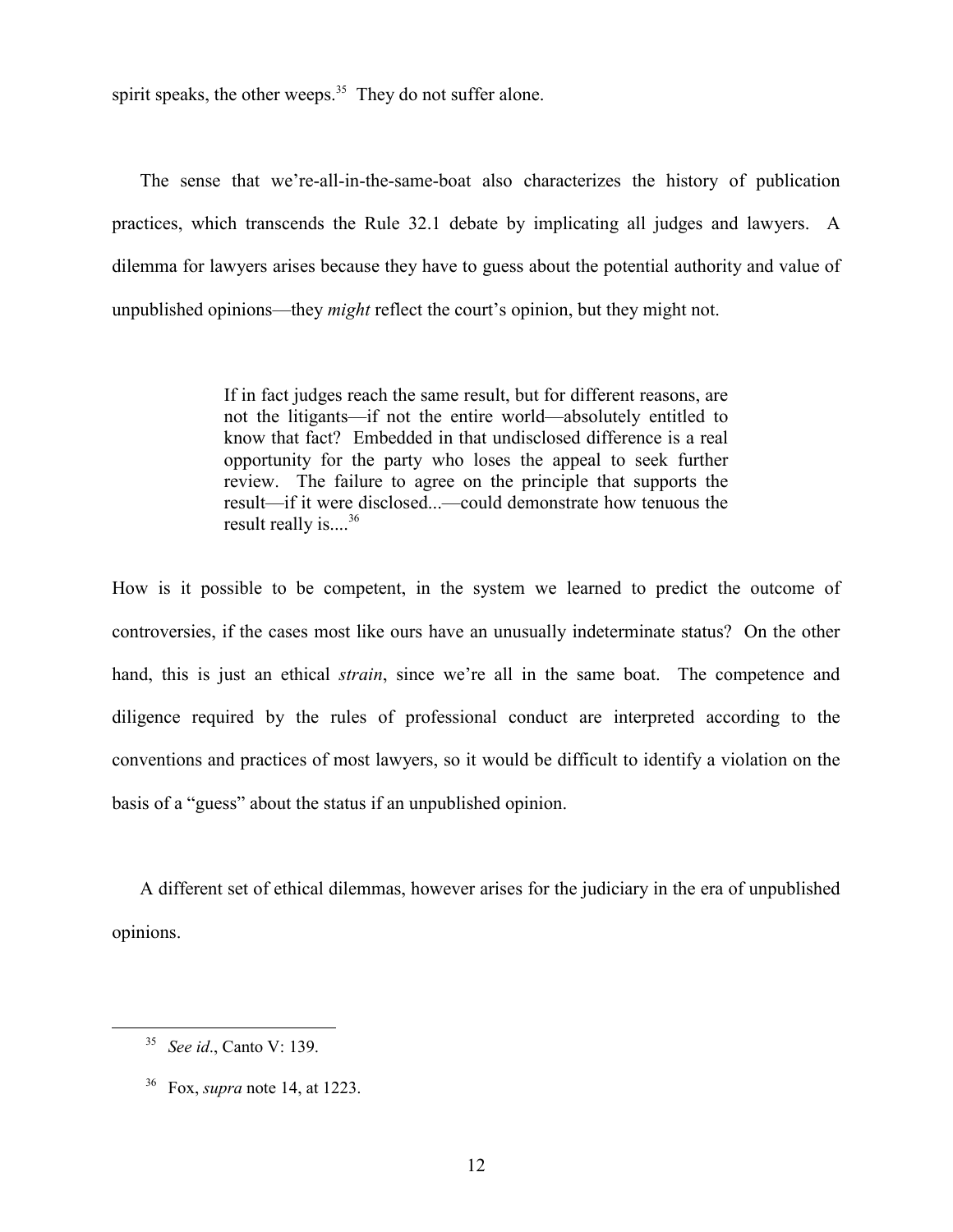First, the Code [of Judicial Conduct] tells judges that they shall perform their duties "diligently".... [A] lawyer who failed to perform assiduously because he was to busy would have that excuse fall on deaf ears.... [D]oesn't that mean that judges should not facilitate underfunding of the judiciary by delivering second class justice.

 Second, judges are to be "faithful to the law".... [J]udges have no greater calling than to decide cases fairly, impartially, consistently, and with a full explanation to the parties of the basis for the decision....

 Third, judges are admonished to maintain "professional competence".... [Doesn't] a judge who fails to write opinions with sufficient clarity of language and adequate consideration of the opinions precedential value [violate] the obligation of competence?<sup>37</sup>

These arguments, made by Professor Fox in the context of his criticism of no-citation rules, apply equally to the broader practice of unpublication. Of course, the practice of issuing unpublished opinions is a judicial convention—a systematic problem not likely to lead to sanctions. Nevertheless, a judge is arguably forced, by an overwhelming workload, to compromise the ideals set forth in the Code of Judicial Conduct.

But there is an even broader problem, with ethical implications for the profession. The practice of issuing unpublished opinions is symptomatic of the end or privatization of law in some fields of practice.

#### IV. PRIVATIZATION: THE THIRD CIRCLE OF HELL

Gluttony...has none of the potential charm of lust. [In the third

<sup>37</sup> *Id*. at 1225; *see* Canon 3, A.B.A. CODE OF JUDICIAL CONDUCT, regarding diligence ("A Judge Shall Perform the Duties of Judicial Office...Diligently"); regarding competence and being faithful to the law, *see* Canon 3(B)(2) ("A judge shall be faithful to the law and maintain professional competence in it").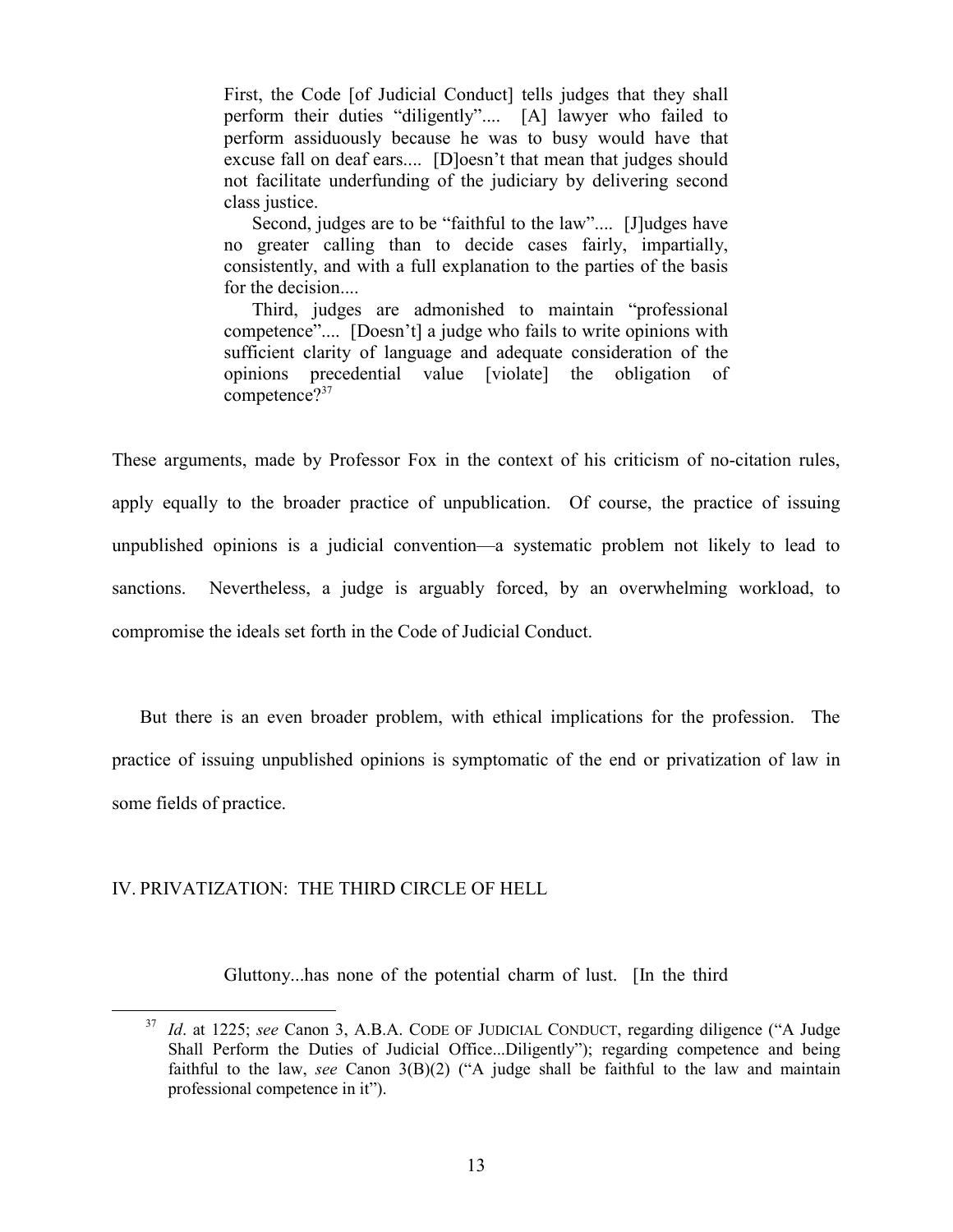circle,] it is punished by eternal groveling in mire and filth. Whereas lust has the possibility of companionship, here each is alone in his degradation, cold and miserable.<sup>38</sup>

With respect to the end of law, we are not all in the same boat. There is no rule or nationwide practice of privatizing law, but it happens in some fields of law—so it lacks the charm of universality. For example, Professor Carr and attorney Michael Jencks highlight the privatization of dispute resolution in the field of business law. While the common law of reported decisions traditionally developed "rules for allocating risk and deciding business and commercial disputes", that system has been weakened by alternative dispute resolution (and judicial support of such privatization), managerial judging, the bureaucratization of the judiciary, and "the increased use of vacatur, selective publication and the adoption of no-citation rules, depublication, filings under seal and confidential settlements."39

As to the ethical dimensions of privatization, Diane Karpman warns that California's Mandatory Fee Arbitration Act and the California Arbitration Act could together create "a future without reported decisions involving legal malpractice":

> If every California lawyer included a binding arbitration clause for client claims, public decisional law regarding legal malpractice would disappear.

> ...Once the [fee arbitration] "experience" is over, the client is back in binding arbitration of the remaining claims. Nothing involving attorney malpractice need see the light of day.<sup>40</sup>

<sup>38</sup> Seth Zimmerman, commentary on his translation of Dante's *Inferno*, available at http://home.earthlink.net/-zimls/summaries.html\*6

<sup>39</sup> Chris Carr & Michael Jencks, *The Privatization of Business and Commercial Dispute Resolution: A Misguided Policy Decision*, 88 KY. L. J. 183, 185, 189 (2000).

<sup>&</sup>lt;sup>40</sup> Diane Karpman, , "Take a close look at binding arbitration," CALIF. B.J., June 2004, at 16.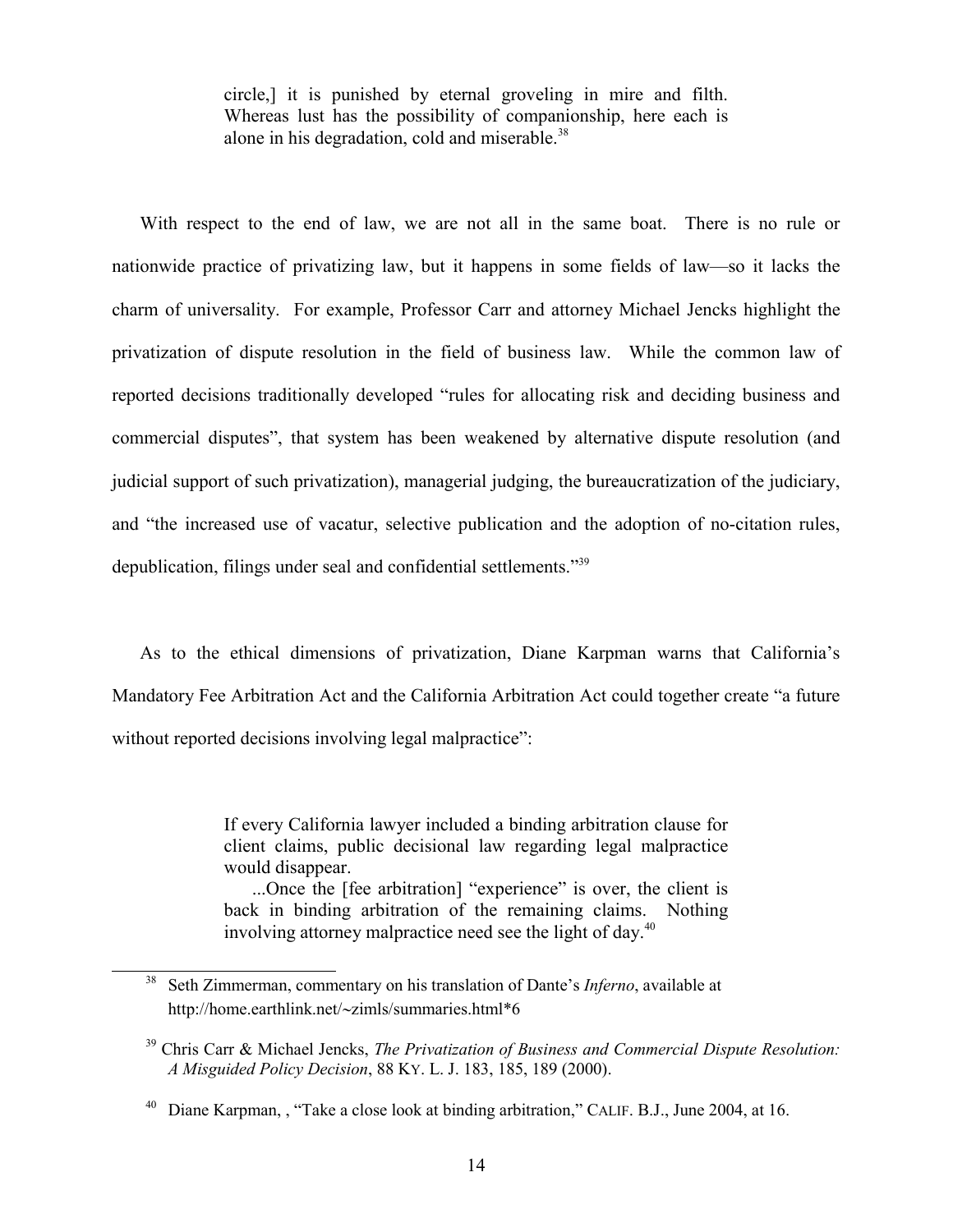Some "smart practitioners," therefore, may avoid the publicity of "publicity litigated claims of negligence."<sup>41</sup>

Professor Judith Resnik suggests that alongside the 20th century trend toward increased "access to and reliance on adjudicatory" sites, "new doctrines and norms...support several kinds of 'alternatives', many of which lack adjudication's transparency. The result is diminished reliance on and support for public processes."<sup>42</sup>

> With "vanishing trials" comes fewer adjudicatory moments for the public to witness.... [C]ourt-based ADR processes often involve decisions by state-empowered actors who influence outcomes through informal discussions with lawyers and litigants that are aimed at "nudging" them to settlement. Some of those settlements are "sealed," and sometimes those agreements also put materials produced by discovery under wraps....

> [The concurrent, conflicting trend toward increased access to adjudicatory sites] may also render adjudication obsolete, as its specificity becomes uncomfortable when it produces visible disparities across similarly situated individuals....

One can imagine numerous areas of law where the anonymity of alternative dispute resolution would be appreciated (by those accused) and troubling (by those wronged)—civil rights, consumer protection, employment discrimination, and so forth. For my purposes, attorney malpractice and claims of ethical violations are paradigms of these phenomena. Private

<sup>41</sup> *See id*.

<sup>42</sup> *Procedure's Projects,* 23 CIV. JUSTICE Q. 273, 273 (2004).

<sup>43</sup> *Id*. at 302-03.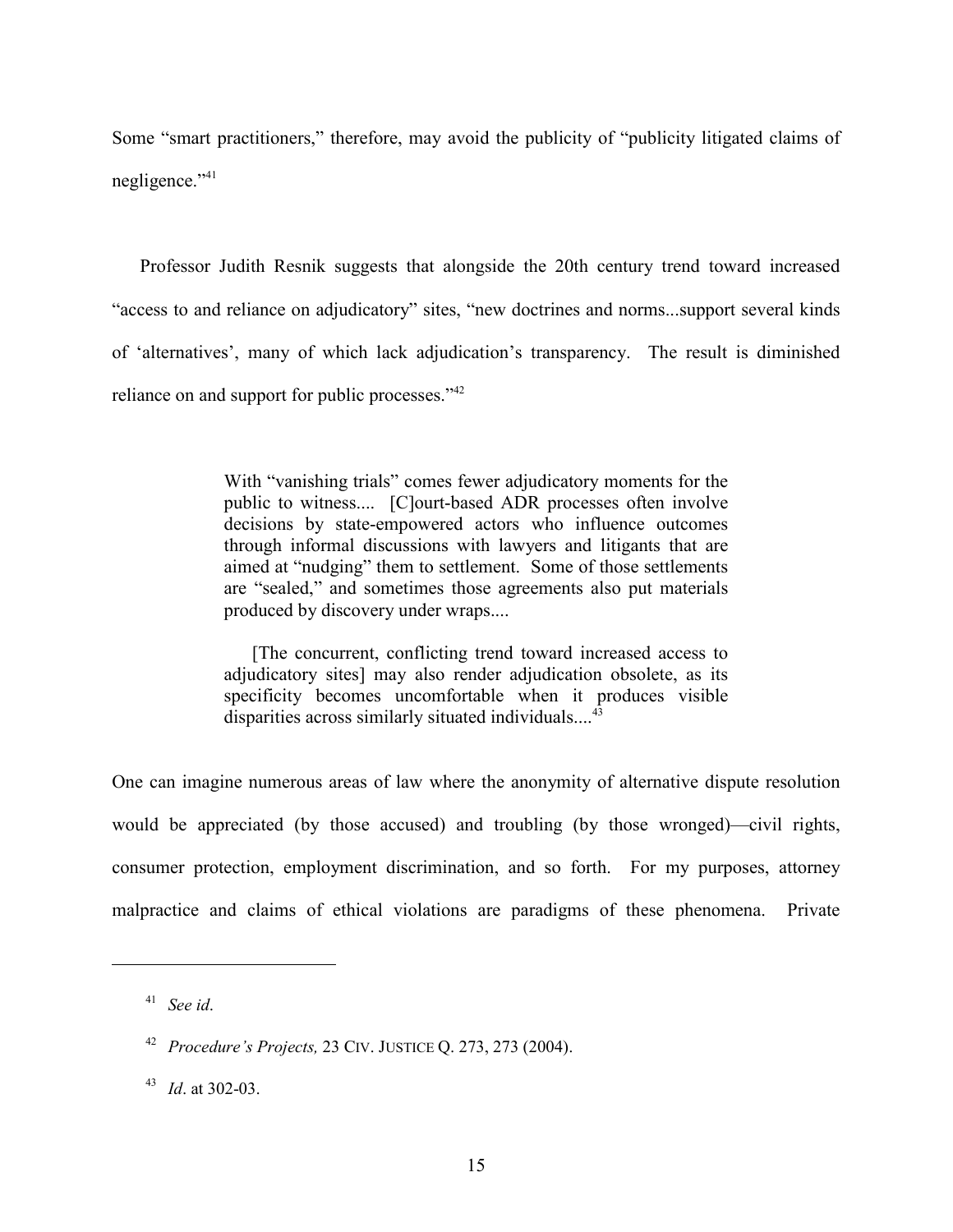adjudication or settlement of such disputes hinders the development of norms and guidelines (through precedent), and thereby increases the risk of inconsistent outcomes and differential treatment of like parties. The law governing lawyers is thereby impoverished, an ethical "burden" of sorts. But this is only part of the larger problem of the ethical burden on lawyers who inherit an impoverished body of precedent in any area of law—they cannot predict outcomes and advise clients with confidence.

Professors Perschbacher and Bassett call this privatization trend the "end of law," the unintended result of settlement process and their encouragement, arbitration and private judging, unpublished opinions, deferential standards of review, the "harmless error" doctrine, minimalist judicial "standards" (rather than "rules"), memorandum dispositions, fewer oral arguments, the U.S. Supreme Court's avoidance devices, vacatur, depublication, and stipulated reversal.<sup>44</sup> While the "vanishing trial" is an obvious phenomenon, less obvious is that

> Law in the normative sense is vanishing—veiled by procedures that hide law from view and eradicated by procedures that eliminate existing law. The result of these procedures is privatized law, distorted norms, diminished case resolution and explanation, and loss of the full landscape of law.<sup>45</sup>

Viewing these developments, some people are astonished—but some commentators are astonished that anyone would *be* astonished—of course the trial is disappearing, and the only surprise is that anyone familiar with law would be surprised.<sup>46</sup>

<sup>44</sup> *See generally* Rex R. Perschbacher & Debra Lyn Bassett, *The End of Law*, 84 BOSTON U.L. REV. 1 (2004).

<sup>45</sup> *Id.* at 62.

<sup>46</sup> *See* Resnik, *supra* note 42, at 283. Critics of adversarial adjudication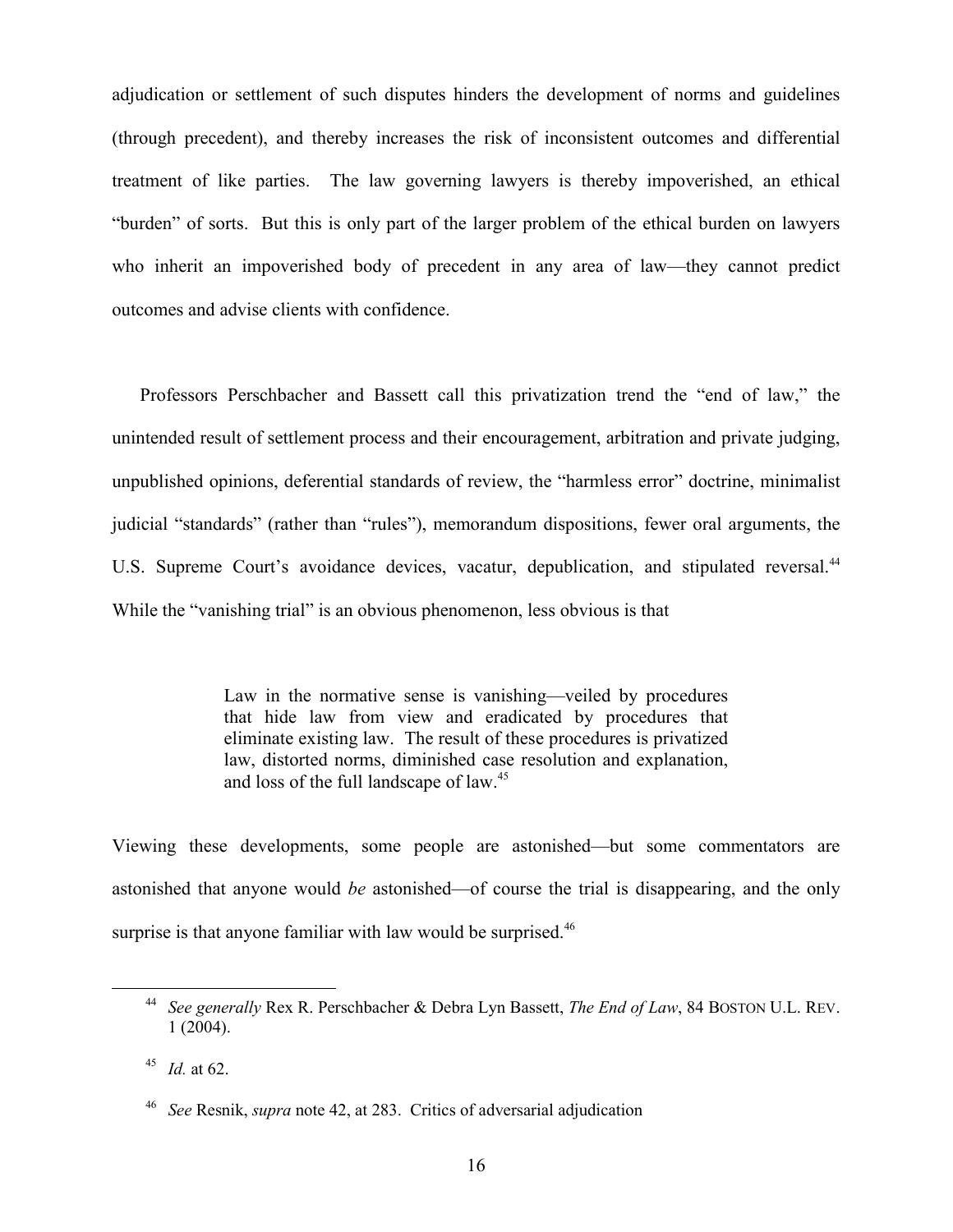#### V. CONCLUSION: DISCOURSES OF ASTONISHMENT

I agree with those opponents of Rule 32.1 who ask, in essence: "What's the big deal? What's the problem crying and for a solution? Are no-citation rules really inflicting a lot of harm on a lot of people?"<sup>47</sup>

Even though I clerked for a federal court of appeals, practiced law in two different states, and currently teach in a law school, I was astonished to hear how many judicial opinions are designated "not for publication." Yet the controversy over unpublished opinions is characterized by a discourse of astonishment—most judges seem to be astonished that I would be so naive. When those in the judiciary explain their workload and situation, as Judge Kozinski did, critics are astonished by their calm admission that unpublished opinions are "written in loose, sloppy language" by law clerks.<sup>48</sup> Judges are, in turn "baffled by" concerns about a body of secret law, using unpublished opinions to circumvent the law, or giving some parties special treatment.<sup>49</sup>

> argue that adversary trials require extravagant investments of resources to yield flawed conclusions. At the macro-level, the complaint is that "excessive adversarial legalism" is a drain on economic productivity.

> Others dislike adjudication's formalism that, they argue, promotes unnecessarily prolonged conflicts. They propose more user-friendly, less adversarial processes.... Such commentators believe that processes such as mediation and arbitration are more justice-generative than is adjudication.

*Id.* 

<sup>47</sup> *See* Memorandum, *supra* note 5, at 90.

<sup>48</sup> *See* Jan. 16, 2004 letter, *supra* note 12, at 4, 21.

<sup>49</sup> *See id.* at 7.